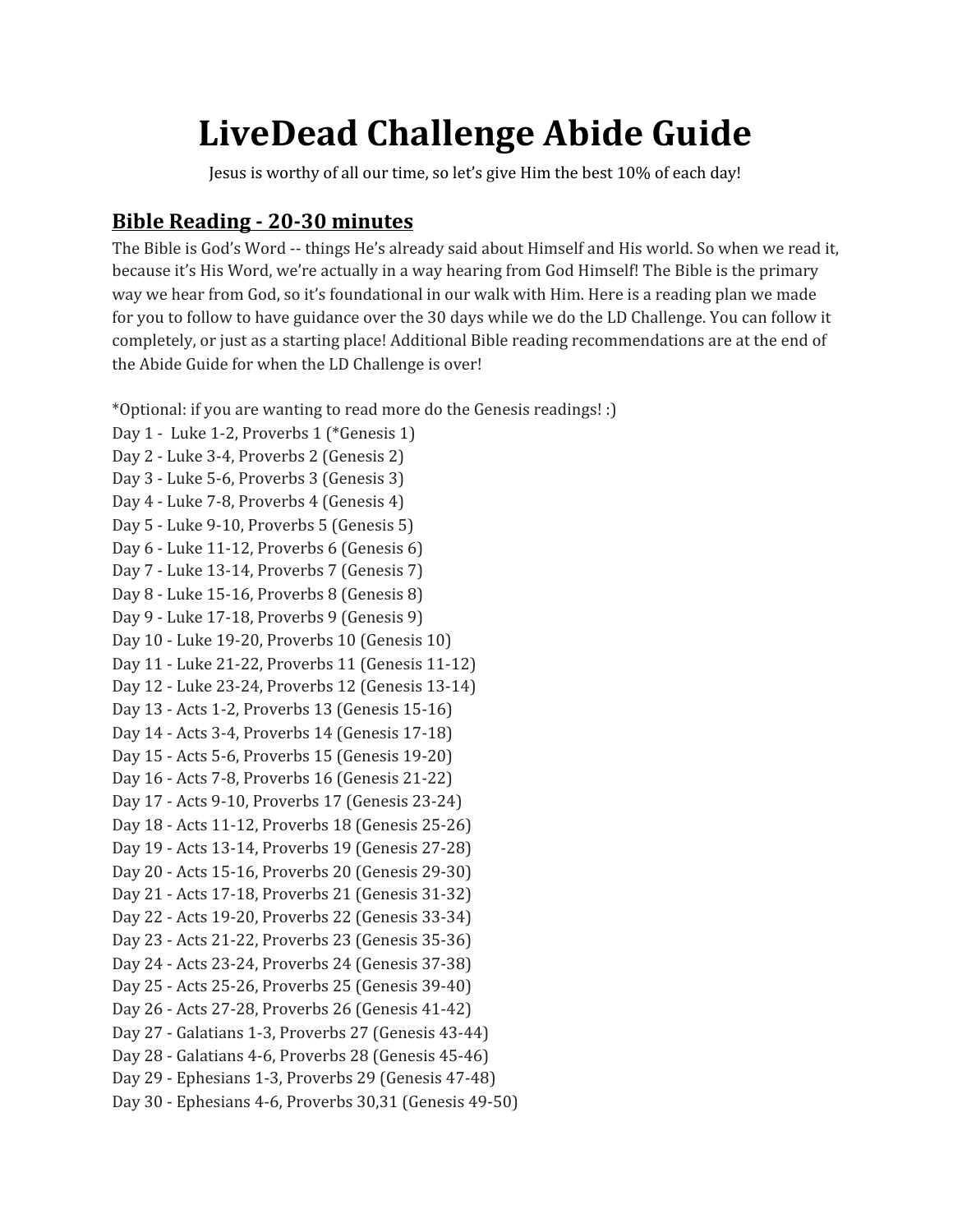## **Listening**

Take time during and after reading and praying to listen to what the Lord might be speaking to you. Doesn't have to be long; just start with 5 minutes!

# **Questions To Ask While Reading**

As you read through the Bible, here are some good questions to ask yourself to help you think more deeply about the Bible. These questions can really help us seek God and create depth in your reading time!

- 1. What stands out the most?
- 2. What do I learn about God from these passages?
- 3. What do I learn about man?
- 4. What truth should I believe about God? In general?
- 5. How do I apply this to my life and how will it affect my actions, attitudes, relationship with God or others?

## **David Pawson and Bible Project Videos**

To help understand context and meaning/purpose for books in the Bible, check out David Pawson's video series called "Unlocking the Bible" and/or the Bible Project videos on YouTube. David Pawson was an amazing man of God and English preacher, and his Unlocking the Bible videos are so helpful for understanding the context of a book and enjoying the Bible more! The Bible Project videos are much shorter and explain more of the meaning of each book. (These videos could also count toward your 2 and a half hours a day with Jesus, as they're getting your mind on the Lord and helping you understand His Word more! It's helpful to invite Jesus into your time while you watch the videos so that you'll be more mindful of Him while you watch.

#### **David Pawson - Old Testament**

<https://youtube.com/playlist?list=PLfk5IZQHKovKhMVo9ekMLvZk8vFV9RJvC>

**David Pawosn - New Testament** [https://youtube.com/playlist?list=PLfk5IZQHKovK\\_7RzISco4nVgMvt0bqFUZ](https://youtube.com/playlist?list=PLfk5IZQHKovK_7RzISco4nVgMvt0bqFUZ)

**Bible Project - Old Testament** [https://youtube.com/playlist?list=PLH0Szn1yYNeeVFodkI9J\\_WEATHQCwRZ0u](https://youtube.com/playlist?list=PLH0Szn1yYNeeVFodkI9J_WEATHQCwRZ0u)

**Bible Project - New Testament** <https://youtube.com/playlist?list=PLH0Szn1yYNecanpQqdixWAm3zHdhY2kPR>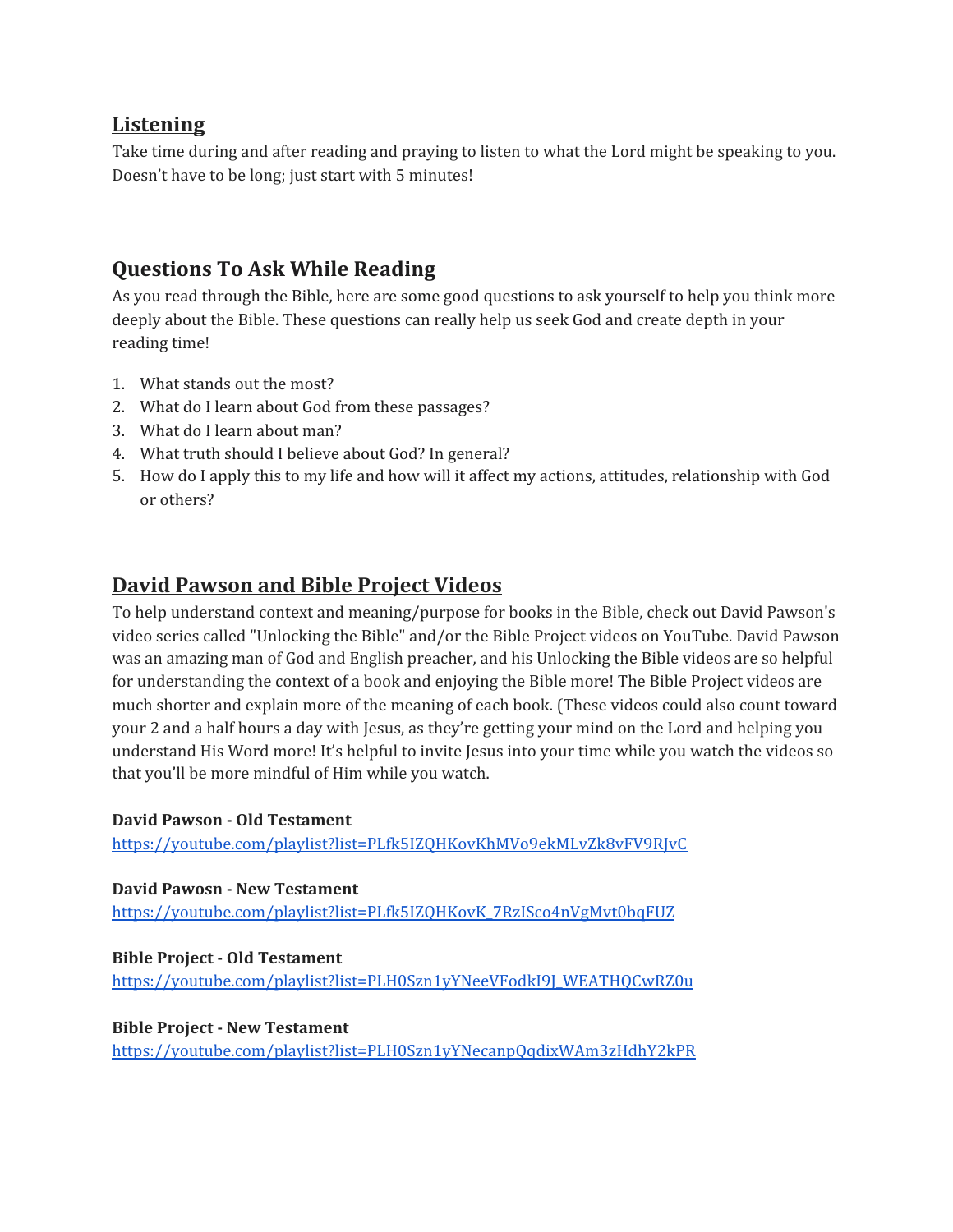# **LiveDead Journal - 10-20 minutes**

Don't forget to count the time you spend reading and praying through the LiveDead Journal!

# **Prayer - 20 minutes**

Prayer is the primary way we are able to communicate with the Lord. We can talk to God - what an incredible opportunity! God is a person and He wants more than anything to spend time with us, and just like with other people, it can take time for us to be able to spend large amounts of time with Him. So if you're just learning to pray, here are some ways to start! Just pick one or mix and match and start with 20 minutes and you may find you want to spend even more!

## **A.C.T.S Prayer Method**

This Prayer Method is broken down into 4 components of prayer you can focus on daily. You can start by spending 5 minutes in each section, and you may soon see you want to spend more time in each section!

Adoration: Begin your prayer by praising and honoring God for who He is.

Confession: Pray that God reveals any sin in your life and ask for his forgiveness.

Thanksgiving: Express thanks to God for what He is doing in your life.

Supplication: End your prayer time by lifting up to the Lord the needs of others' and your own.

#### **Scripture Prayers**

Personalize the passages you're reading in the Bible and the verses we've provided below to memorize and turn them into your own prayers! Ask God to help you do, have, or want what's in these verses. If it's about God, praise or thank Him for it. If it's what He wants, ask for it to come true in the lives of us and others.

## **Prayer Journal**

Use a prayer journal— buy a small notebook or index cards and write several lists to pray through over the next 30 days. Pray through one list every day; set a timer for 10, 15, or 20 mins at a time to start; carry this journal with you wherever you go! (Example lists: nation and world, university, family, friends, small group, classmates/friends who need to know Jesus, personal needs/goals.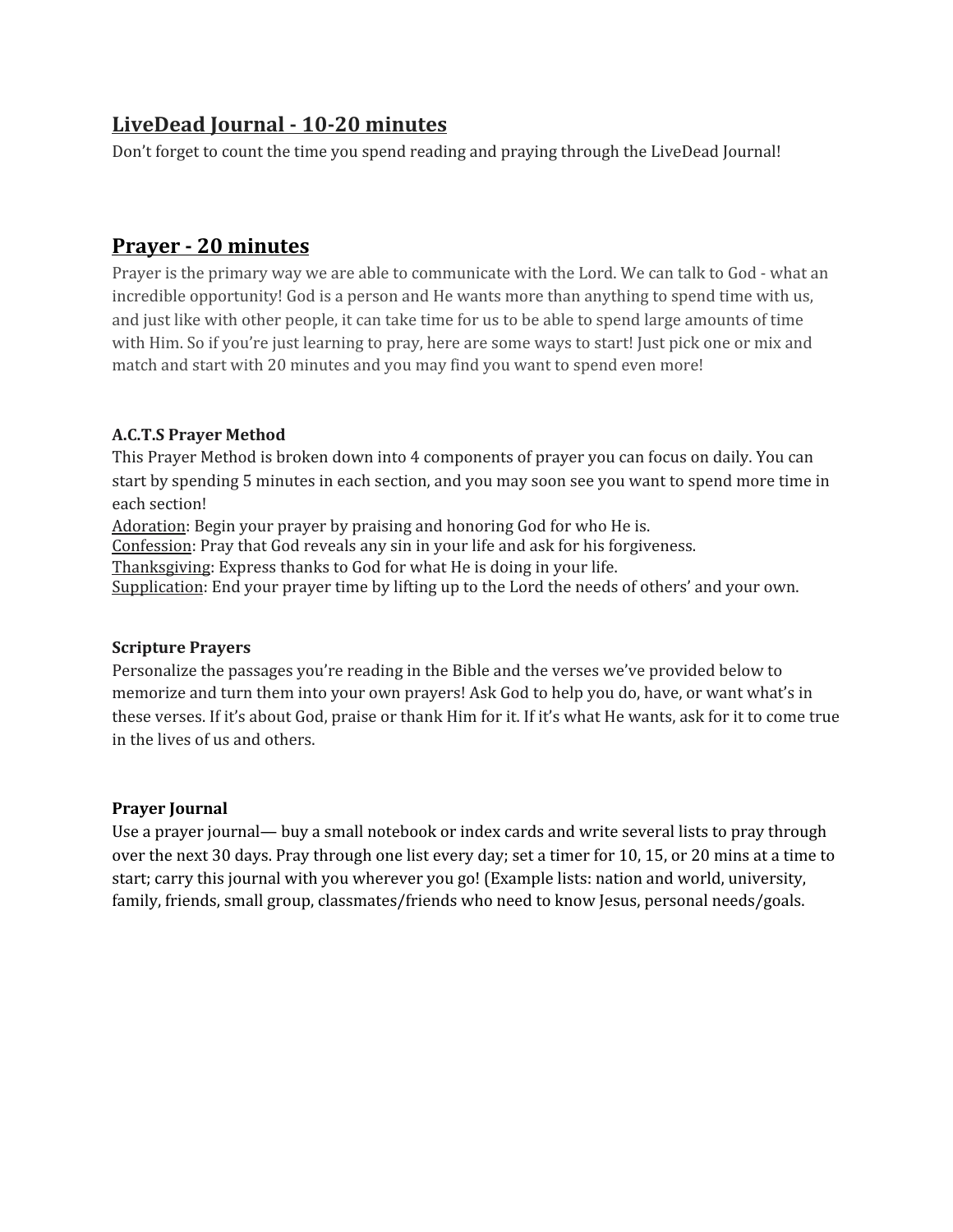# **Worship - 20-30 minutes**

Worship is more than just singing songs to God; it is giving worth to God through our very lives. But that doesn't mean that singing songs of praise and worship aren't a form of worship. We have created a playlist of worship songs for you as we do the Live Dead Challenge that will be on Spotify called LiveDead Challenge Worship. There will be songs you are familiar with and new songs for you to be able to worship God in a new way. Each day the songs will be updated, giving you about 20-30 minutes of time to worship God alongside each other! As you listen and worship, take note of the songs and artists that help you worship and connect with Jesus most so that you can come back to them if you want!

## **Spotify Playlist (make sure to save the playlist)**

<https://open.spotify.com/playlist/2rsAuTjXpseVRk7idWsj0U?si=Mc50IltmT0ebA8yJ7Eghbw>

## **Scripture Memory - 5-10 minutes**

Scripture memory is an amazing way to get the Word of God in our hearts and minds. We've provided a passage for each week that you can start with, each with just a few verses. Spend 5-10 minutes each day on them and by the end of the week you should know it pretty well! Write out the verses every day in a little notebook or on notecards. Download a Bible memory app. Say them out loud. Write your thoughts about the verses and look at the verses around these to learn the context. Another thing you could do is choose something from what you're reading to memorize or memorize verses at the beginning of the chapters in the LD Journal. Here are some to start with! Week 1: John 15:4-5 Week 2: Psalm 91:1-2 Week 3: Mark 12:28-31 Week 4: Matthew 28:18-20

#### **Verses Project**

The Verses Project is a creative way to memorize Scripture through song and can be found on Spotify. Split up the passages over time and you could even memorize entire chapters of the Bible! Listen to the song here and there throughout the day, write it down, and sing it. Set time aside or do it while you're doing dishes, showering, walking to campus or between classes, working out, etc. So if you like to sing or need a way to help you learn scripture, check it out on Spotify! Example Plan: Psalm 91

| Week 1 - 1st song          | Week $2 - 2nd & 3rd$ song |
|----------------------------|---------------------------|
| Week $3 - 4$ th & 5th song | Week 4 - 6th & 7th song   |

**Practice the Presence/Pockets**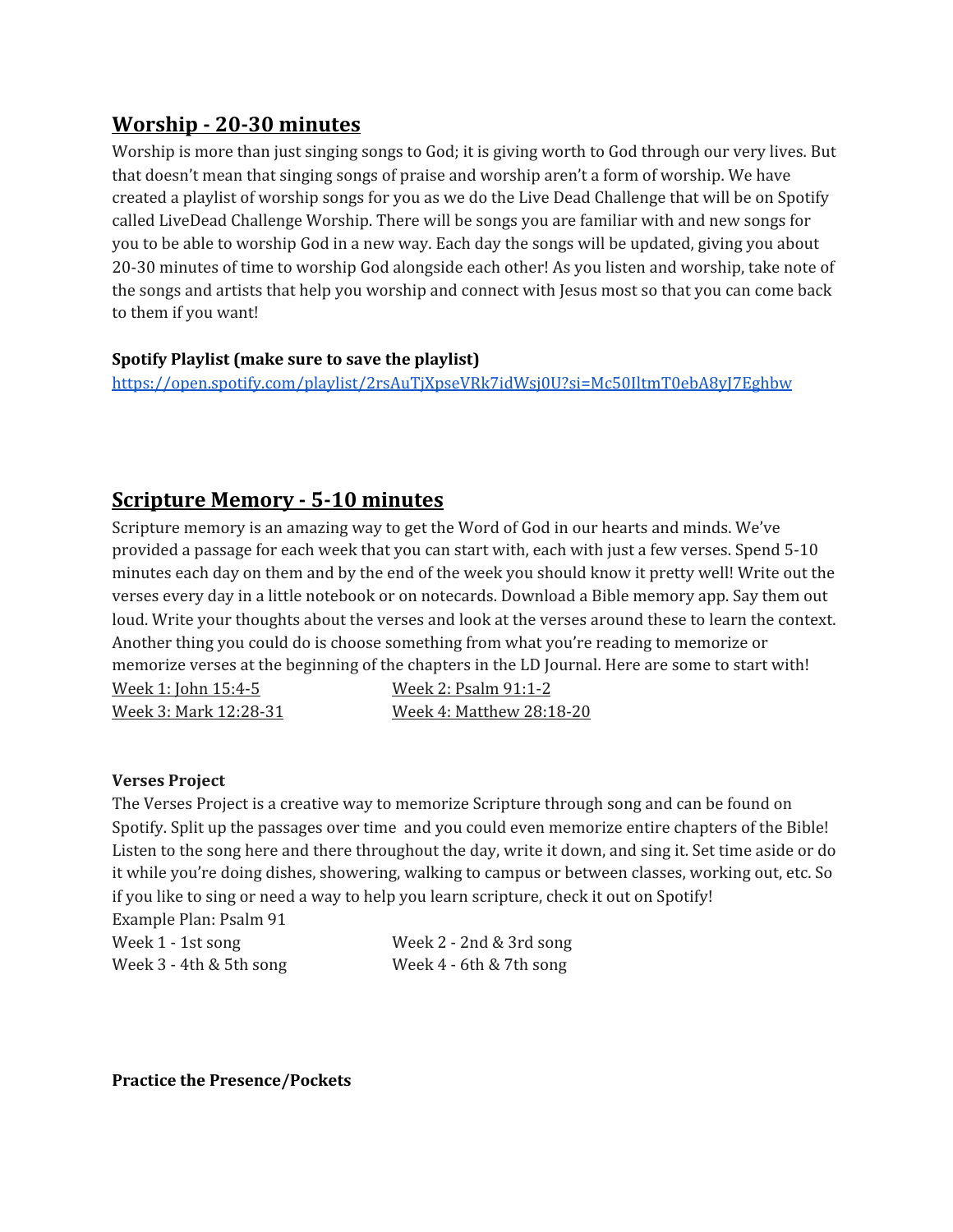Find pockets of "unused time" to spend with Jesus— every time you drive in your car or ride the bus, every time you walk to and from campus, every time you're in your bathroom, every time you wash dishes, etc! Use these pockets of time to pray or worship or listen to Scripture or memorize Scripture. It's amazing how much time you actually have that you don't realize you have...! This time will ADD UP...!

Example: Use spiral bound index cards to write down verses you want to memorize— keep this spiral in your bathroom and meditate on/memorize those verses every time you shower, brush your teeth, get ready for the day, etc.

# **Friends!!!**

Time with Jesus can be spent with friends! Read, watch, and listen with friends then talk about it together! As we do this, we exalt Jesus in our community, so it's a great way to spend more time with Jesus throughout the day!

## **Other Resources**

Another way some of us have grown tremendously is by reading, watching, and listening to books, articles, videos, and podcasts by faithful men and women of God who devoted their lives in service to Jesus. Some of them are missionaries, evangelists, pastors, teachers, and most importantly, just regular people who walked daily with the Lord and were used by Him mightily. We highly encourage you to look them up and learn from their lives and words! Pick a book or two to read through during the LD Challenge, read a different article every other day, or look up some of the videos and podcasts.

## **Videos - YouTube**

David Pawson "Unlocking the Bible" Bible Project 21 CR by Winkie Pratney (sermons) Great Sermons playlist by Chi Alpha

## **Websites**

Blue Letter Bible (commentaries) WVUXA.com (look at resources) LiveDead.org Last Days Ministries

## **Missionary Biographies**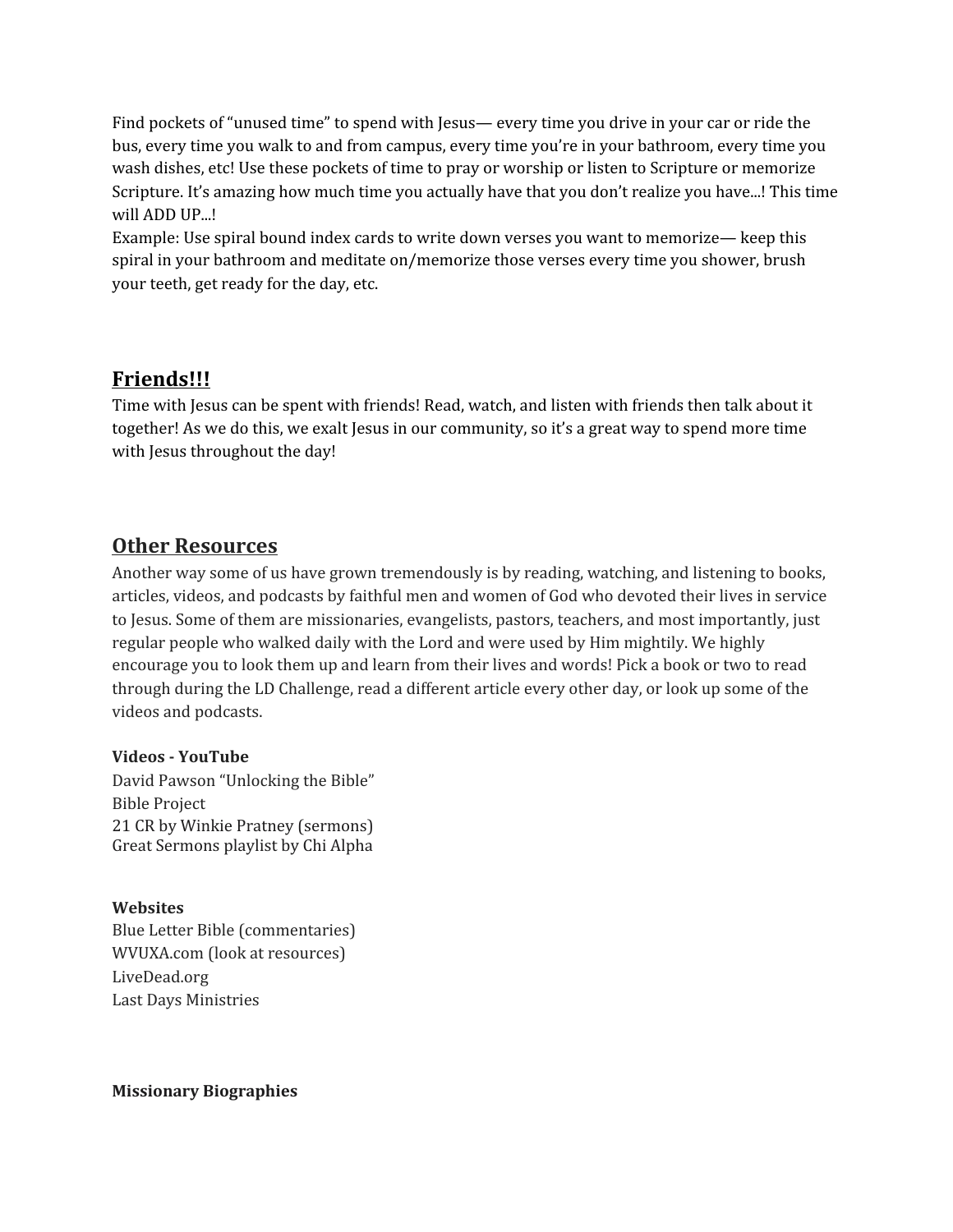God's Smuggler The Cross and the Switchblade Sadhu Sundar Singh Tortured for Christ The Hiding Place

#### **Books**

Mere Christianity by C.S. Lewis Your God is too Small by J.B. Phillips The Great Divorce by C.S. Lewis The Knowledge of the Holy by A.W. Tozer Love Slaves by Samuel Logan Brengle A Tale of Three Kings by Gene Edwards Why Revival Tarries by Leonard Ravenhill The Practice of the Presence by Brother Lawrence The Greatest thing in the World by Henry Drummond Humility by Andrew Murray The Mark of a Christian by Francis Schaeffer Screwtape Letters by C.S. Lewis My Utmost for His Highest by Oswald Chambers

#### **Articles**:

"How to spend the day with God" by Richard Baxter "You're as close to God as you want to be" by J. Oswald Sanders

#### **Apps**:

Operation World (prayer for the Nations) Joshua Project (prayer for the nations) The Bible Memory Verses - Bible Memory

# **After the Challenge**